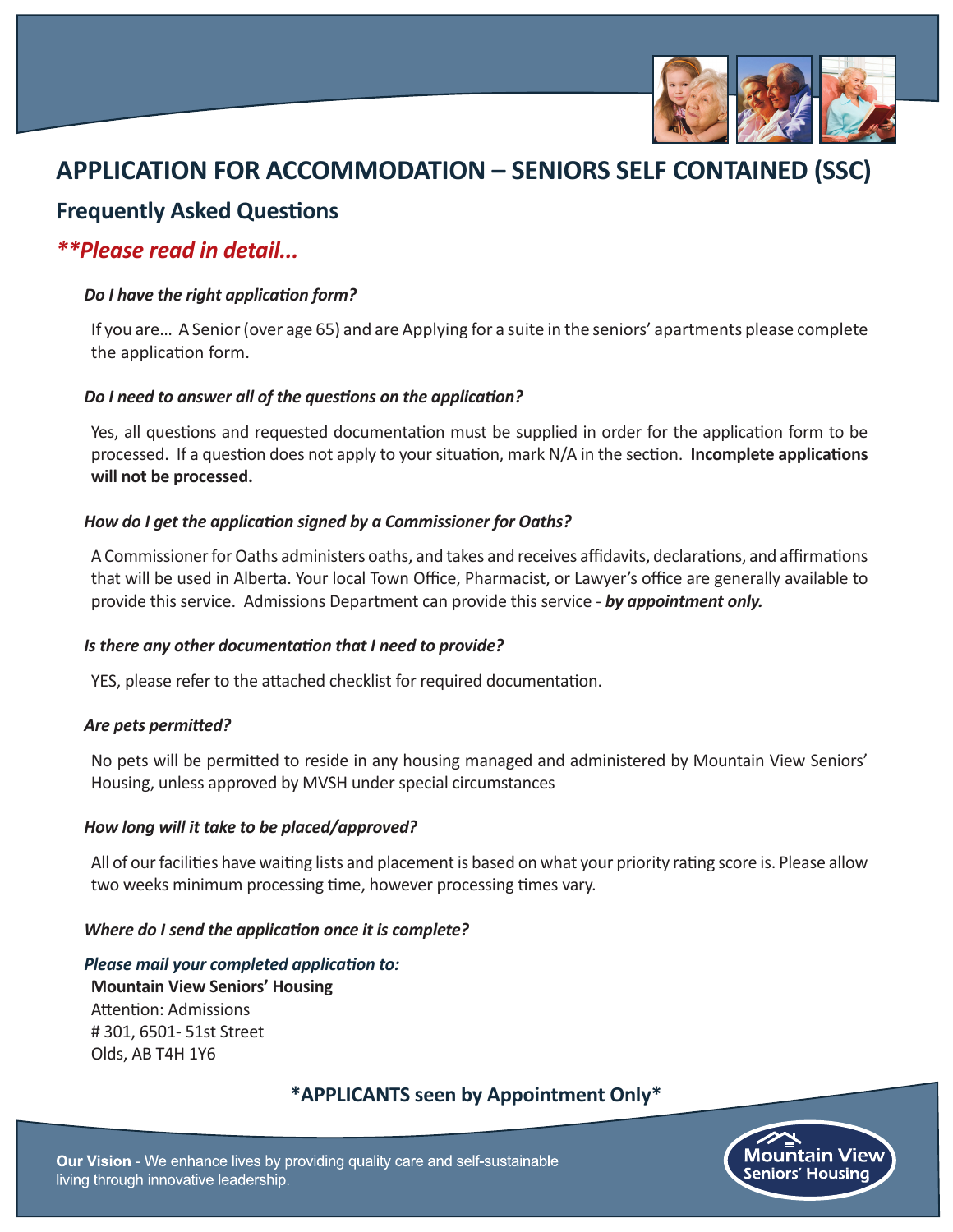

# **REQUIRED DOCUMENTATION CHECKLIST**

### **ALL Financial documentation must have: NAME, DATE, AMOUNT and SOURCE OF INCOME**

#### *Documents confirming all Income including:*

- o Recent Tax Years Notice of Assessment
- o Old Age Security (OAS)
- o Alberta Seniors Benefits (AB SB)
- o Guaranteed Income Supplement (GIS)
- o Canada Pension Plan (CPP)
- o Private Pension
- o AISH or Income Support (reporting card or eligibility form)
- o Employment Income (3 month worth of pay stubs or letter from employer)
- o Statutory Declaration (if documentation cannot be provided)
- o Alberta Climate Leadership Rebate (Oct. 2017)

#### *Documents confirming all Assests including:*

- o RRSP's
- o RRIF's
- o Mutual Funds
- o Tax Free Savings Account (TFSA)
- o GIC's
- o Bank Account Statement
- o Property Tax Assessment / Realtor Listing
- o Inheritance / Royalties

Mountain View Seniors Housing Medical Examination Report must be completed by your family Physician

### **If required information is not provided, we will be unable to process your application**

#### **\*Further documentation may be required based on personal circumstances\***

#### **CONTACT INFORMATION:**

MOUNTAIN VIEW SENIORS' HOUSING Email: admissions@mvsh.ca Phone: 403-556-2957

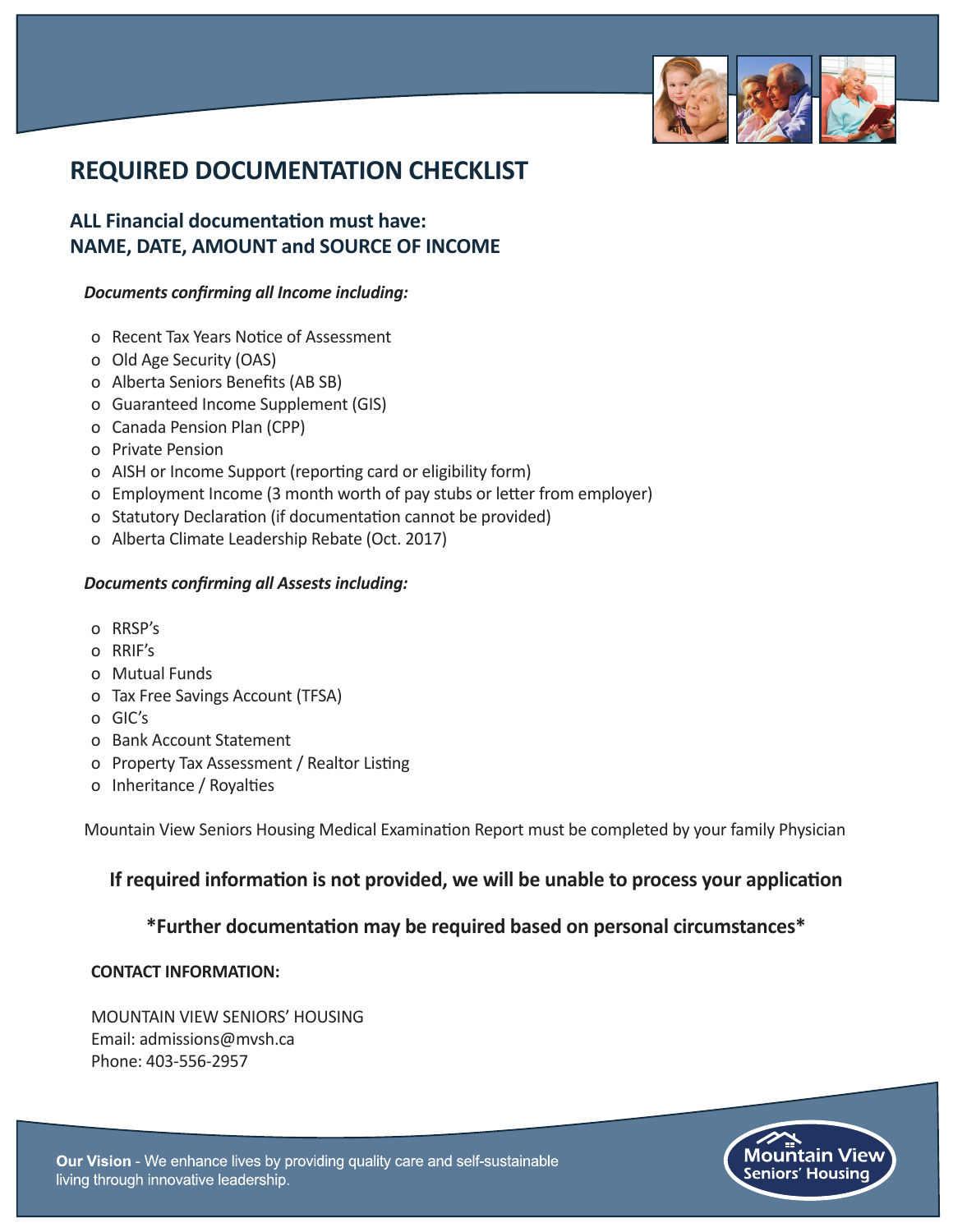### **APPLICATION FOR ACCOMMODATION – SENIORS SELF CONTAINED**

*CONFIDENTIAL PLEASE READ CAREFULLY*

**\_\_\_\_ Olds \_\_\_\_ Sundre \_\_\_\_ Carstairs \_\_\_\_ Didsbury \_\_\_\_ Cremona**

**\*\*Indicate manor choice by entering number in box - 1st and 2nd and 3rd choices\*\***

I understand that this application does not constitute an agreement on the part of MOUNTAIN VIEW SENIORS' HOUSING, or its agents, to provide me with rental accommodation.

I further acknowledge the right of MOUNTAIN VIEW SENIORS' HOUSING, or its agents, at any time prior to the execution and delivery to me of a lease hereby applied for, to withdraw, revoke, or cancel without penalty or liability for damages or otherwise, any acceptance or approval of this application previously made or given.

I hereby authorize MOUNTAIN VIEW SENIORS' HOUSING, or its agents, to investigate any or all of the statements made herein, being fully aware that discovery of any false statement shall cancel any further consideration of my application.

I further agree that I am obligated to advise MOUNTAIN VIEW SENIORS' HOUSING, or its agents, in writing, of any changes in family composition, gross family income, assets, employment's or changes of address, should they occur.

I ALSO AGREE THAT THE INFORMATION PROVIDED BY ME PERTAINS TO ALL PERSONS NAMED WITHIN THIS APPLICATION.

| Signature of Applicant                                                                                                                                 | <b>Signature of Witness</b>                                                                                   |                                                                                                                         |
|--------------------------------------------------------------------------------------------------------------------------------------------------------|---------------------------------------------------------------------------------------------------------------|-------------------------------------------------------------------------------------------------------------------------|
| Signature of Co-Applicant                                                                                                                              | Signature of Witness                                                                                          |                                                                                                                         |
| ACCOMMODATION IN THE HOUSING PROJECT.                                                                                                                  | (DOMINION OF CANADA) IN THE MATTER OF THIS APPLICATION FOR DWELLING PROVINCE OF ALBERTA)                      |                                                                                                                         |
|                                                                                                                                                        |                                                                                                               |                                                                                                                         |
|                                                                                                                                                        |                                                                                                               |                                                                                                                         |
| full and true in all respects;                                                                                                                         | 3. That I have resided in Canada for _____ years of my life and in the Mountain View District for ____ years; | And I make this solemn Declaration conscientiously believing it to be true and knowing that it is of the same force and |
|                                                                                                                                                        |                                                                                                               |                                                                                                                         |
| effect as if made under oath and by virtue of the "Canada Evidence Act."<br>Declared before me:<br>at the $\frac{1}{\sqrt{2}}$ of $\frac{1}{\sqrt{2}}$ |                                                                                                               |                                                                                                                         |
|                                                                                                                                                        | Signature of Applicant                                                                                        | Signature of Co-Applicant                                                                                               |
| A Commissioner for Oaths in and for the Province of                                                                                                    |                                                                                                               | My appointment expires on                                                                                               |

**Seniors' Housing**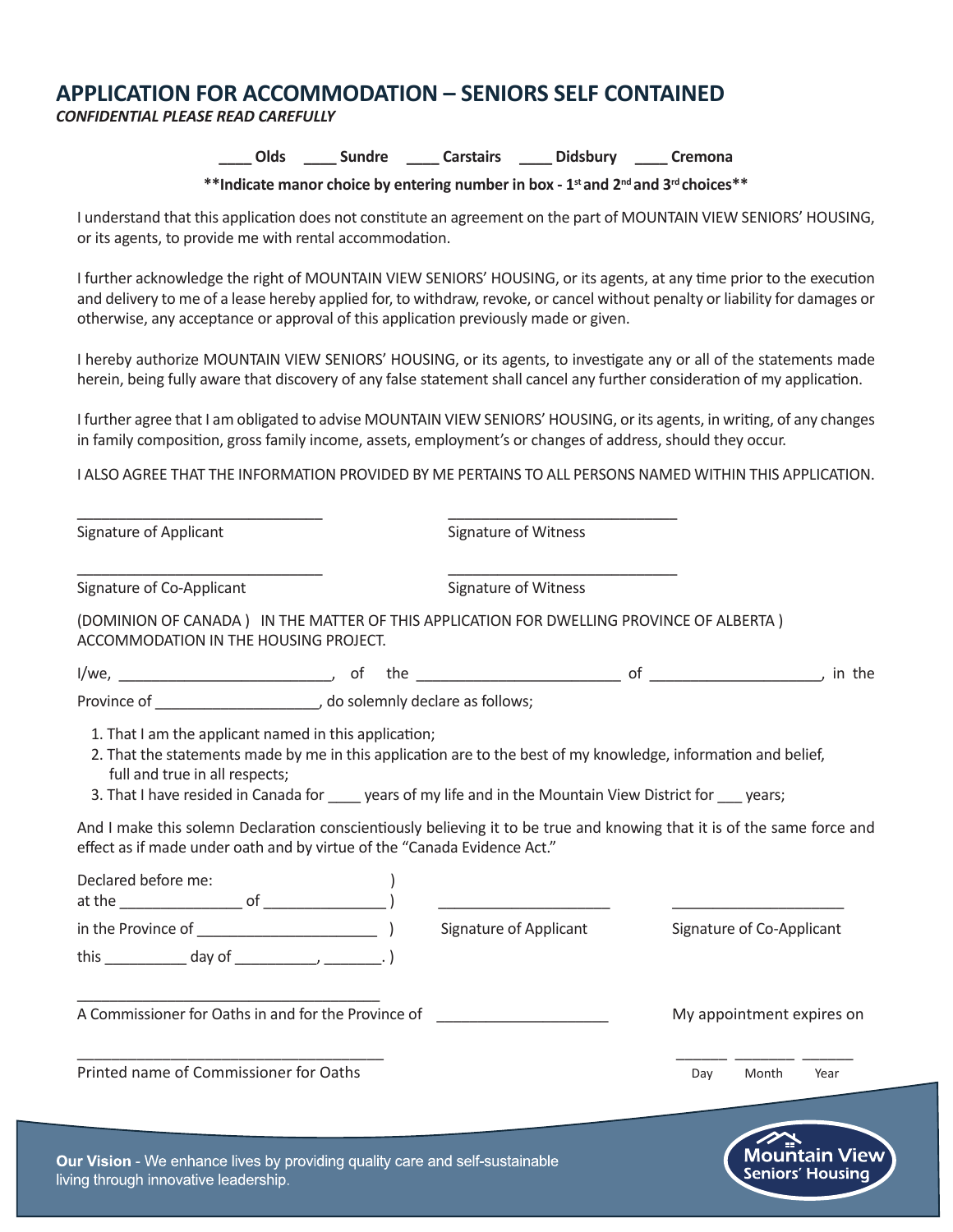## **APPLICATION FOR ACCOMMODATION – SENIORS SELF CONTAINED**

#### *CONFIDENTIAL PLEASE READ CAREFULLY*

L.

If a translator was required to complete this application, please provide their name and telephone number.

|                                                                    | (Last name) | (First name) | <u> 1989 - Johann Barbara, martxa alemaniar amerikan baratzaren 1980an ziren ziren ziren ziren ziren ziren ziren</u> |
|--------------------------------------------------------------------|-------------|--------------|----------------------------------------------------------------------------------------------------------------------|
|                                                                    |             |              |                                                                                                                      |
|                                                                    |             |              |                                                                                                                      |
|                                                                    |             |              |                                                                                                                      |
|                                                                    |             |              |                                                                                                                      |
|                                                                    |             |              |                                                                                                                      |
|                                                                    |             |              |                                                                                                                      |
|                                                                    | (Last name) | (First name) |                                                                                                                      |
|                                                                    |             |              |                                                                                                                      |
|                                                                    |             |              |                                                                                                                      |
|                                                                    |             |              |                                                                                                                      |
|                                                                    |             |              |                                                                                                                      |
| <b>3. Present Address</b>                                          |             |              |                                                                                                                      |
|                                                                    |             |              |                                                                                                                      |
|                                                                    |             |              |                                                                                                                      |
| 4. Alternate Contact: $\frac{1}{\sqrt{1 \cdot 1} \cdot 1 \cdot 1}$ |             |              |                                                                                                                      |
|                                                                    | (Last name) | (First name) | (Relationship)                                                                                                       |
|                                                                    |             |              |                                                                                                                      |
|                                                                    |             |              |                                                                                                                      |
|                                                                    |             |              |                                                                                                                      |
|                                                                    |             | (First name) | (Relationship)                                                                                                       |
|                                                                    |             |              |                                                                                                                      |
|                                                                    |             |              |                                                                                                                      |



Our Vision - We enhance lives by providing quality care and self-sustainable living through innovative leadership.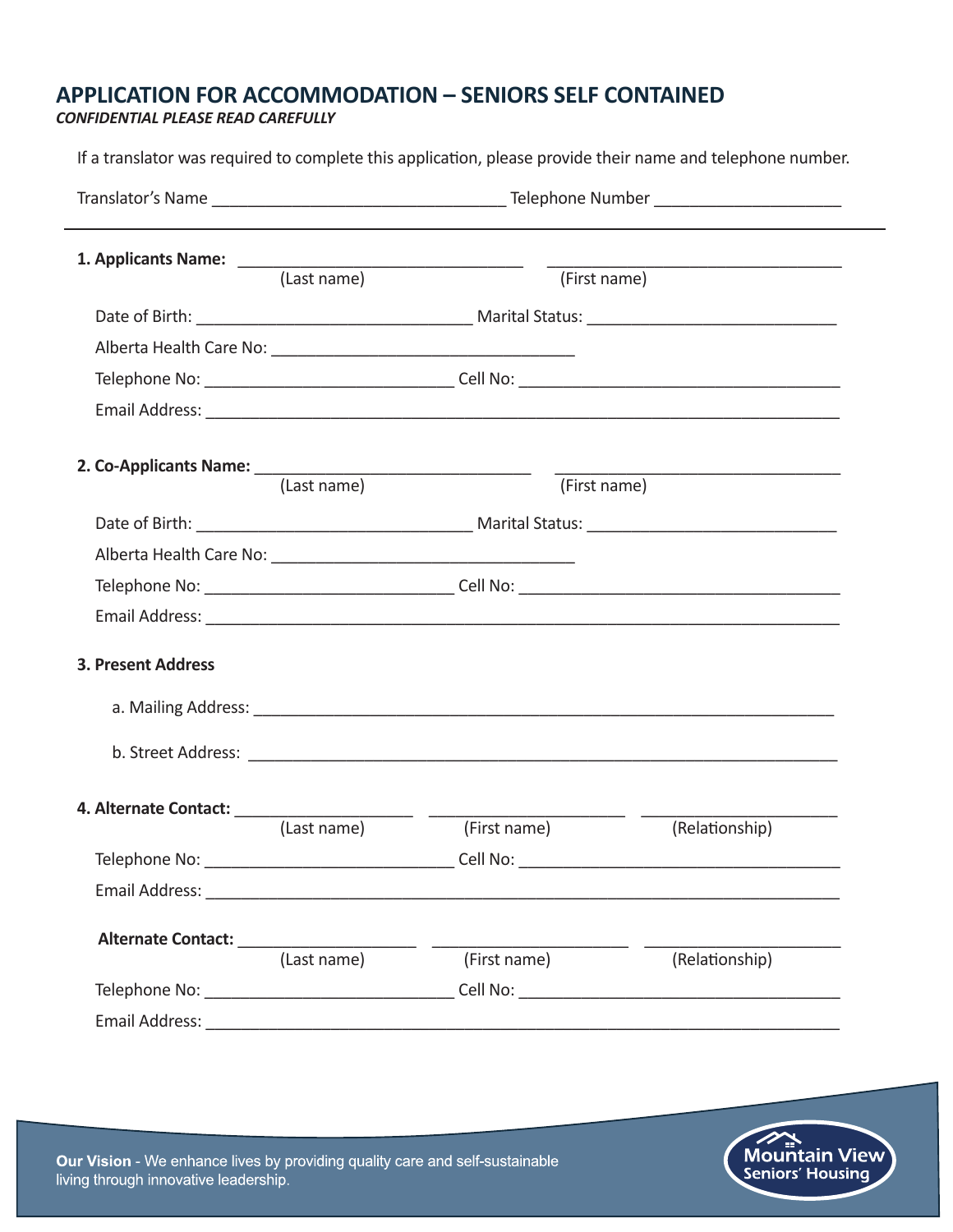#### **5. Are you a Canadian Citizen**  $\Box$  Yes  $\Box$  No

If no, please provide a copy of documents validating Canada Immigration status (front and back)(ie: Landed Immigrant, Sponsored Immigrant, Permanent Resident, Refugee, etc.)

#### **6. Does any member of your household require accommodation adapted for a special need (i.e., wheelchair accessibility, etc.)**

| 7. Do you require a parking stall $\Box$ Yes $\Box$ No |                                                                                                           |
|--------------------------------------------------------|-----------------------------------------------------------------------------------------------------------|
| employer(s)                                            | 8. If you or your co-applicant have employment income(s), please state the name(s) and address(es) of the |
|                                                        |                                                                                                           |
|                                                        |                                                                                                           |
|                                                        |                                                                                                           |
|                                                        |                                                                                                           |

**9. Monthly Income** - All incomes must be verified upon acceptance as a tenant.

|                                               | APPLICANT \$ |        | CO-APPLICANT \$ |        |
|-----------------------------------------------|--------------|--------|-----------------|--------|
|                                               | Monthly      | Yearly | Monthly         | Yearly |
| <b>Employment Income</b>                      |              |        |                 |        |
| Employment Insurance (EI)                     |              |        |                 |        |
| Income Support                                |              |        |                 |        |
| A.I.S.H.                                      |              |        |                 |        |
| GST (paid July, Oct, Jan, Apr)                |              |        |                 |        |
| Alberta Seniors' Benefit                      |              |        |                 |        |
| Canada Pension Plan - CPP                     |              |        |                 |        |
| Guaranteed Income Support - GIS               |              |        |                 |        |
| Old Age Security - OAS                        |              |        |                 |        |
| Alberta Climate Leadership Rebate (Oct. 2017) |              |        |                 |        |
| Other Income, Specify:                        |              |        |                 |        |
| (ie: private pension, RRIF Withdrawal)        |              |        |                 |        |
|                                               |              |        |                 |        |
| TOTAL:                                        |              |        |                 |        |

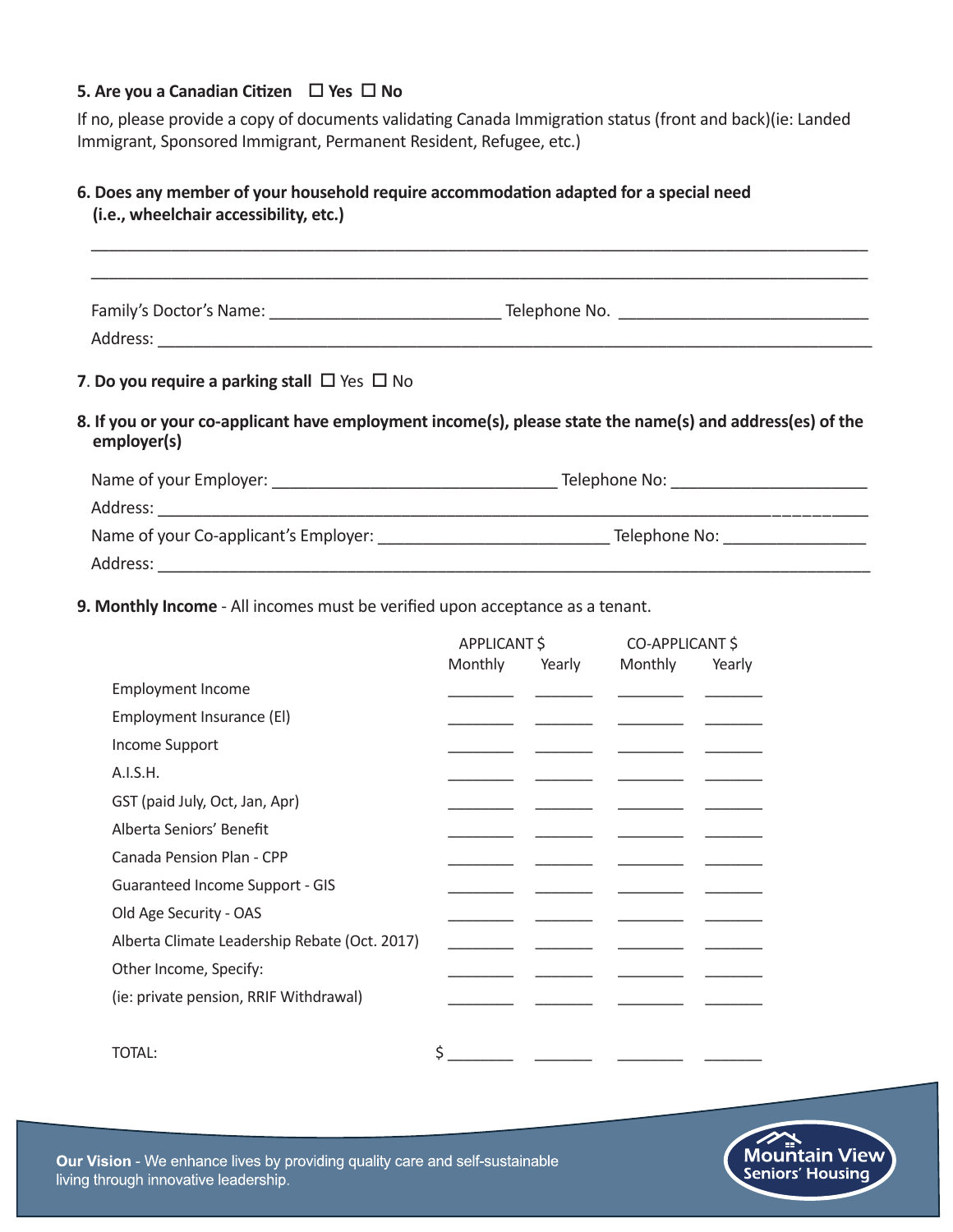**10. Assets:** Please list the total value of all assets and investments as well as interest or income derived from investments. Provide statements and tax slips for verification.

|                                                                           | Balance/Value | Monthly Interest/Income                                                                                 |
|---------------------------------------------------------------------------|---------------|---------------------------------------------------------------------------------------------------------|
| <b>Chequing Account</b>                                                   |               |                                                                                                         |
| Savings Account                                                           |               |                                                                                                         |
| RRSP/RRIF                                                                 |               |                                                                                                         |
| <b>Tax Free Savings Account</b>                                           |               |                                                                                                         |
| <b>Investment Fund</b>                                                    |               |                                                                                                         |
| Real Estate/Property                                                      |               |                                                                                                         |
|                                                                           |               |                                                                                                         |
|                                                                           |               |                                                                                                         |
|                                                                           |               |                                                                                                         |
|                                                                           |               |                                                                                                         |
|                                                                           |               |                                                                                                         |
| 11. Is your present accommodation a:                                      |               |                                                                                                         |
| $\Box$ House                                                              |               | $\square$ Apartment - Elevator $\square$ Yes $\square$ No $\square$ Rooming House $\square$ Motel/Hotel |
| □ Mobile Home □ Other __________                                          |               |                                                                                                         |
| 12. Do you own or rent your present accommodation: $\Box$ Own $\Box$ Rent |               |                                                                                                         |
| Rent \$____________ per month Utilities Included □ Yes □ No               |               |                                                                                                         |
|                                                                           |               |                                                                                                         |
| Present value of owned accommodation: \$                                  |               |                                                                                                         |
|                                                                           |               |                                                                                                         |
|                                                                           |               | 13. If renting, name of your present Landlord: __________________________________                       |
|                                                                           |               |                                                                                                         |
|                                                                           |               | 14: Do you share with other occupants the use of the kitchen, the bathroom, or your bedroom?            |
| $\Box$ Yes $\Box$ No                                                      |               |                                                                                                         |
| If YES, Number of Person(s) sharing the kitchen                           |               |                                                                                                         |
| Number of Person(s) sharing the bathroom                                  |               |                                                                                                         |
| Number of Person(s) sharing the bedroom                                   |               |                                                                                                         |
|                                                                           |               |                                                                                                         |
| 15. Number of person(s) sharing your present accommodation:               |               |                                                                                                         |
| __________ Adults _________ Children                                      |               |                                                                                                         |
|                                                                           |               |                                                                                                         |
| 16. Rooms in your present accommodation:                                  |               |                                                                                                         |
| $\Box$ Kitchen $\Box$ Living Room $\Box$ Dining Room                      |               |                                                                                                         |
| No. of Bathrooms: _________ No. of Bedrooms: _______                      |               |                                                                                                         |
|                                                                           |               |                                                                                                         |
|                                                                           |               |                                                                                                         |



Our Vision - We enhance lives by providing quality care and self-sustainable living through innovative leadership.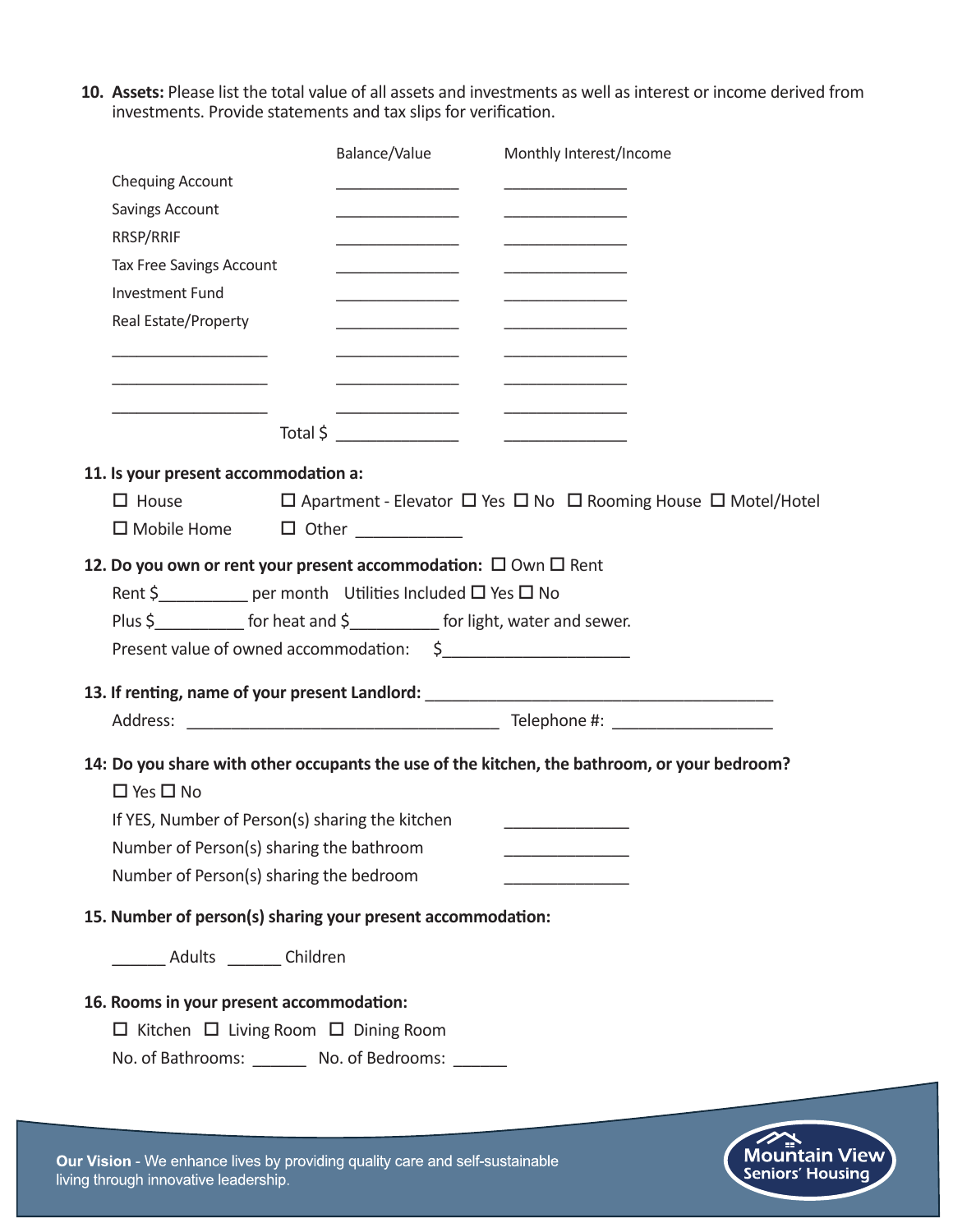### **APPLICATION FOR ACCOMMODATION – SENIORS SELF CONTAINED / MANORS**

- **17. Are your shower and/or bathtub, toilet and washbasin all located in your bathroom?**  $\Box$  Yes  $\Box$  No If no, please give details:
- **18. Are your stove, refrigerator, cupboards, counter space and sink, all located in your kitchen?**  $\Box$  Yes  $\Box$  No If no, please give details:

\_\_\_\_\_\_\_\_\_\_\_\_\_\_\_\_\_\_\_\_\_\_\_\_\_\_\_\_\_\_\_\_\_\_\_\_\_\_\_\_\_\_\_\_\_\_\_\_\_\_\_\_\_\_\_\_\_\_\_\_\_\_\_\_\_\_\_\_\_\_ \_\_\_\_\_\_\_\_\_\_\_\_\_\_\_\_\_\_\_\_\_\_\_\_\_\_\_\_\_\_\_\_\_\_\_\_\_\_\_\_\_\_\_\_\_\_\_\_\_\_\_\_\_\_\_\_\_\_\_\_\_\_\_\_\_\_\_\_\_\_

\_\_\_\_\_\_\_\_\_\_\_\_\_\_\_\_\_\_\_\_\_\_\_\_\_\_\_\_\_\_\_\_\_\_\_\_\_\_\_\_\_\_\_\_\_\_\_\_\_\_\_\_\_\_\_\_\_\_\_\_\_\_\_\_\_\_\_\_\_\_ \_\_\_\_\_\_\_\_\_\_\_\_\_\_\_\_\_\_\_\_\_\_\_\_\_\_\_\_\_\_\_\_\_\_\_\_\_\_\_\_\_\_\_\_\_\_\_\_\_\_\_\_\_\_\_\_\_\_\_\_\_\_\_\_\_\_\_\_\_\_

\_\_\_\_\_\_\_\_\_\_\_\_\_\_\_\_\_\_\_\_\_\_\_\_\_\_\_\_\_\_\_\_\_\_\_\_\_\_\_\_\_\_\_\_\_\_\_\_\_\_\_\_\_\_\_\_\_\_\_\_\_\_\_\_\_\_\_\_\_\_ \_\_\_\_\_\_\_\_\_\_\_\_\_\_\_\_\_\_\_\_\_\_\_\_\_\_\_\_\_\_\_\_\_\_\_\_\_\_\_\_\_\_\_\_\_\_\_\_\_\_\_\_\_\_\_\_\_\_\_\_\_\_\_\_\_\_\_\_\_\_

\_\_\_\_\_\_\_\_\_\_\_\_\_\_\_\_\_\_\_\_\_\_\_\_\_\_\_\_\_\_\_\_\_\_\_\_\_\_\_\_\_\_\_\_\_\_\_\_\_\_\_\_\_\_\_\_\_\_\_\_\_\_\_\_\_\_\_\_\_\_ \_\_\_\_\_\_\_\_\_\_\_\_\_\_\_\_\_\_\_\_\_\_\_\_\_\_\_\_\_\_\_\_\_\_\_\_\_\_\_\_\_\_\_\_\_\_\_\_\_\_\_\_\_\_\_\_\_\_\_\_\_\_\_\_\_\_\_\_\_\_ \_\_\_\_\_\_\_\_\_\_\_\_\_\_\_\_\_\_\_\_\_\_\_\_\_\_\_\_\_\_\_\_\_\_\_\_\_\_\_\_\_\_\_\_\_\_\_\_\_\_\_\_\_\_\_\_\_\_\_\_\_\_\_\_\_\_\_\_\_\_ \_\_\_\_\_\_\_\_\_\_\_\_\_\_\_\_\_\_\_\_\_\_\_\_\_\_\_\_\_\_\_\_\_\_\_\_\_\_\_\_\_\_\_\_\_\_\_\_\_\_\_\_\_\_\_\_\_\_\_\_\_\_\_\_\_\_\_\_\_\_

\_\_\_\_\_\_\_\_\_\_\_\_\_\_\_\_\_\_\_\_\_\_\_\_\_\_\_\_\_\_\_\_\_\_\_\_\_\_\_\_\_\_\_\_\_\_\_\_\_\_\_\_\_\_\_\_\_\_\_\_\_\_\_\_\_\_\_\_\_\_ \_\_\_\_\_\_\_\_\_\_\_\_\_\_\_\_\_\_\_\_\_\_\_\_\_\_\_\_\_\_\_\_\_\_\_\_\_\_\_\_\_\_\_\_\_\_\_\_\_\_\_\_\_\_\_\_\_\_\_\_\_\_\_\_\_\_\_\_\_\_

- **19. Reasons for wanting to move:**
- **20. If you have been given a "NOTICE TO VACATE", please submit a copy of the notice and state the reason for eviction:**

#### **21. FOR APPLICANT'S USE**

Other related information you wish to provide. Attach a separate sheet if more space is needed.

**Mountain View Seniors' Housing**  Admissions Department #301, 6501 - 51st Street Olds, Alberta T4H 1 Y6 Phone: 403-556-2957 Fax: 587-796-0775 Email: admissions@mvsh.ca

*Applicants seen by Appointment Only*

THIS APPLICATION WILL NOT BE PROCESSED, UNLESS ALL QUESTIONS ARE FULLY ANSWERED, MOST RECENT TAX YEAR'S NOTICE OF ASSESSMENT ENCLOSED, AND IS SIGNED BY A COMMISSIONER FOR OATHS.

**Applications will be kept on file for one year. If you wish to remain on the waitlist you must re-apply prior to the one year, or you will be removed from the waitlist.** 

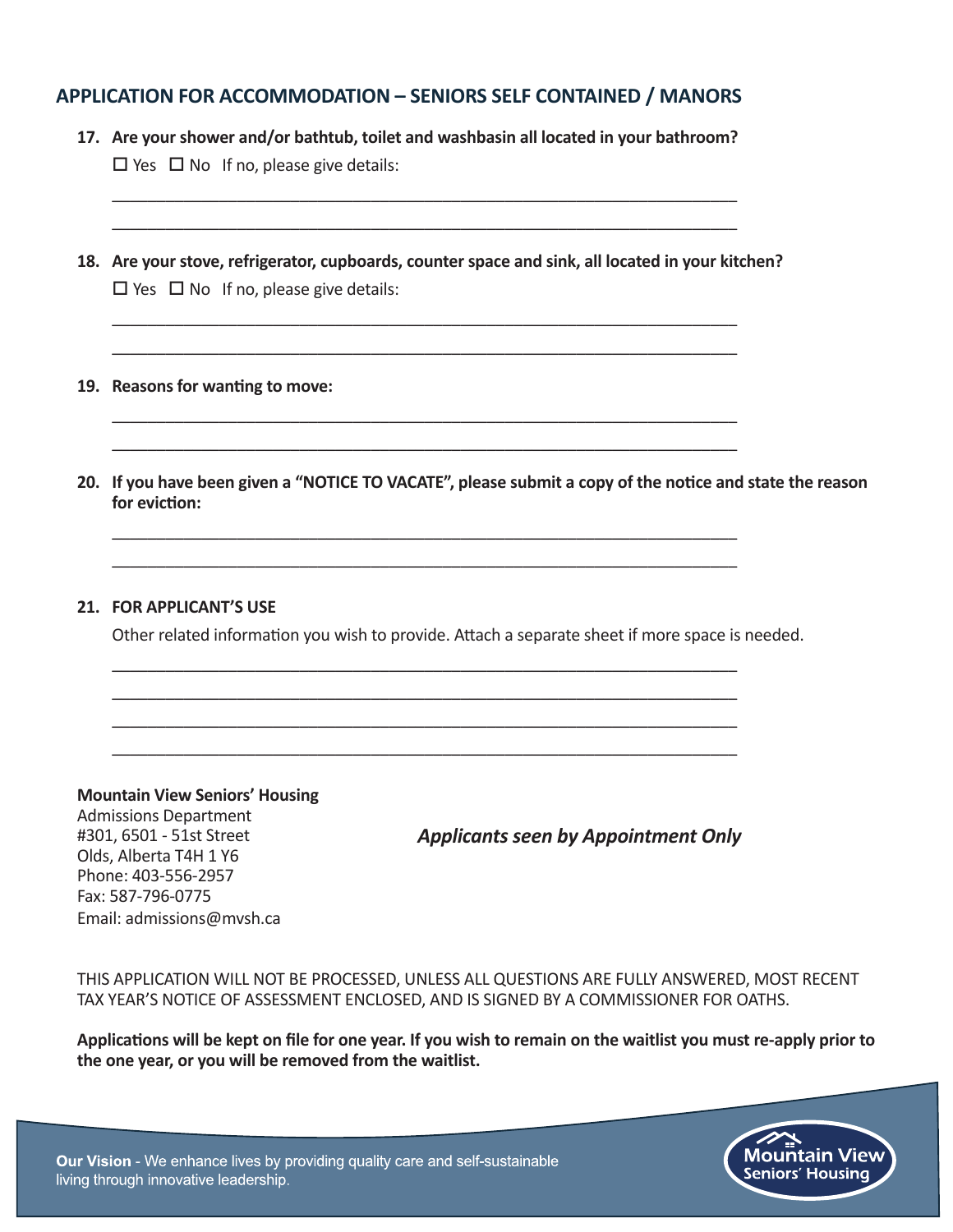# **SENIORS SELF CONTAINED APPLICATION MEDICAL EXAMINATION REPORT**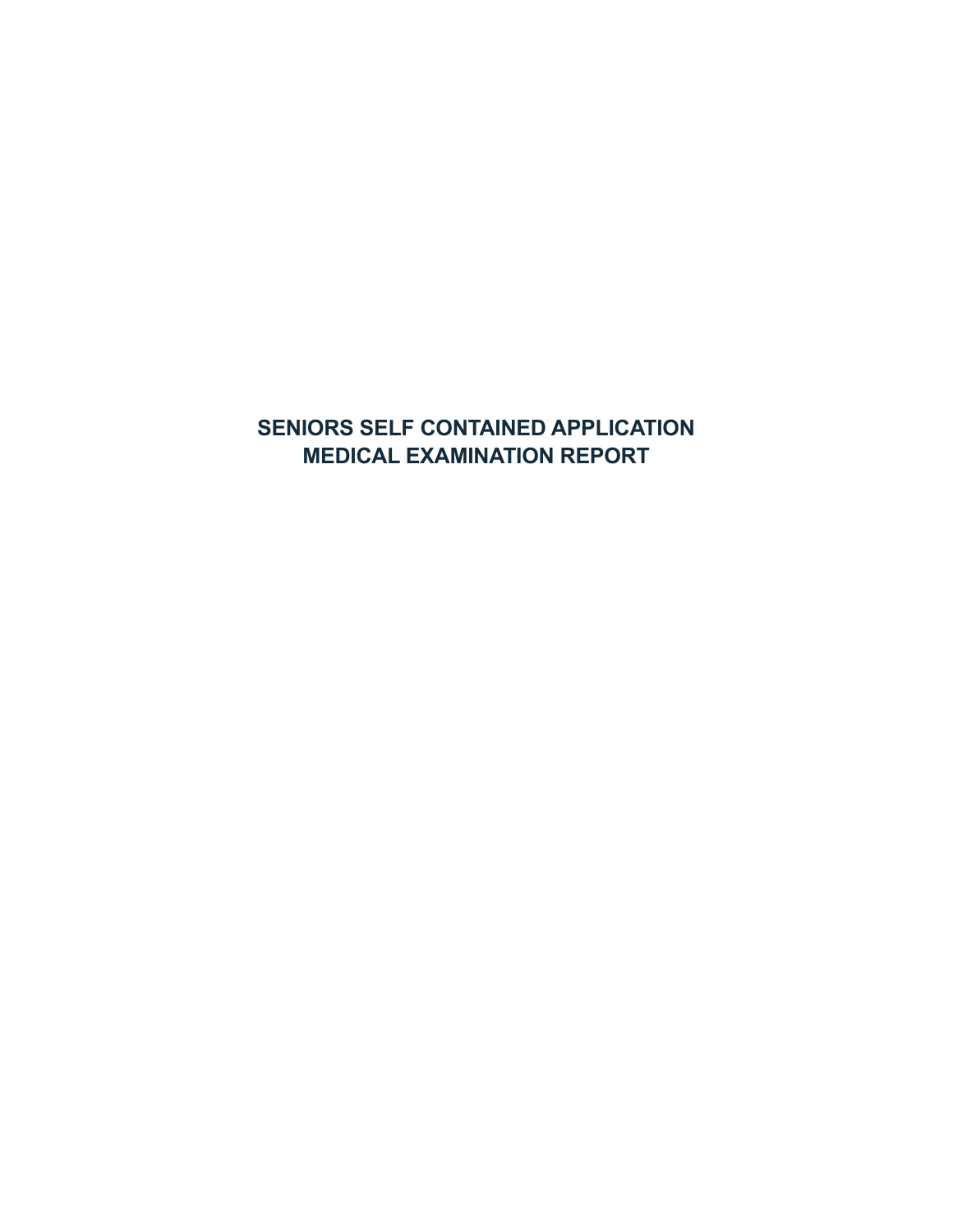

**Seniors' Housing** 

# **SELF CONTAINED ADMISSION - MEDICAL EXAMINATION REPORT**

**PLEASE NOTE:** THIS DOCUMENT MUST BE FULLY COMPLETED BY A PHYSICIAN PRIOR TO PROCESSING

#### **APPLICANT AUTHORIZATION**

I hereby authorize any Physician, Medical Clinic, Hospital, Home Care Personnel, or other person that has any records or knowledge of my health to provide full information to the Mountain View Seniors' Housing or any authority acting on their behalf.

|                                     |                                                                                                    |                                    |                           | For Completion by Physician Only <b>Completion</b> by Physician Only |
|-------------------------------------|----------------------------------------------------------------------------------------------------|------------------------------------|---------------------------|----------------------------------------------------------------------|
|                                     |                                                                                                    |                                    |                           |                                                                      |
|                                     |                                                                                                    |                                    |                           |                                                                      |
|                                     |                                                                                                    |                                    |                           |                                                                      |
| $SEX: \Box$ Male                    | $\square$ Female                                                                                   |                                    |                           |                                                                      |
| <b>MENTAL CONDITION</b>             |                                                                                                    | <b>BEHAVIOR</b>                    |                           |                                                                      |
| $\Box$ Normal                       |                                                                                                    | $\Box$ Normal                      |                           |                                                                      |
| $\square$ Periods of Confusion      |                                                                                                    |                                    | $\Box$ Hoarding/Rummaging |                                                                      |
| $\square$ Forgetfulness             |                                                                                                    |                                    |                           |                                                                      |
|                                     | $\square$ Persistent confusion, disorientation                                                     |                                    |                           | □ Withdrawn, Apathetic If Yes, _______________                       |
| $\square$ Hallucinations, Delusions |                                                                                                    | $\square$ Wanders                  |                           |                                                                      |
| $\Box$ Paranoia                     |                                                                                                    | $\Box$ Noisy, disturbing to others |                           |                                                                      |
|                                     | □ Other: ___________________________                                                               |                                    |                           |                                                                      |
|                                     |                                                                                                    |                                    |                           |                                                                      |
| PHYSICAL CONDITION                  |                                                                                                    |                                    |                           |                                                                      |
| Speech $\Box$ Normal                |                                                                                                    | $\Box$ Impaired                    | $\Box$ Absent             |                                                                      |
| Vision                              | $\square$ Normal                                                                                   | $\Box$ Impaired                    | $\Box$ Absent             |                                                                      |
| Glasses                             | D Yes                                                                                              | $\square$ No                       |                           |                                                                      |
| <b>Hearing</b>                      | $\square$ Normal                                                                                   | $\Box$ Impaired                    | $\square$ Absent          |                                                                      |
| Hearing Aid $\Box$ Yes              |                                                                                                    | $\square$ No                       |                           |                                                                      |
| <b>MOBILITY</b>                     |                                                                                                    |                                    |                           |                                                                      |
|                                     | $\square$ Independent $\square$ Walking Aid $\square$ Wheelchair $\square$ Recent Falls, Describe: |                                    |                           |                                                                      |
| <b>ACTIVITIES OF DAILY LIVING</b>   |                                                                                                    |                                    |                           |                                                                      |
| Home Care Client                    | $\Box$ Yes $\Box$ No                                                                               |                                    |                           |                                                                      |
| Dresses Self                        | $\Box$ Yes $\Box$ No                                                                               | <b>Bathes Self</b>                 |                           | $\Box$ Yes $\Box$ No                                                 |
|                                     | Does own grooming $\Box$ Yes $\Box$ No                                                             | Manages own medications            |                           | $\Box$ Yes $\Box$ No                                                 |